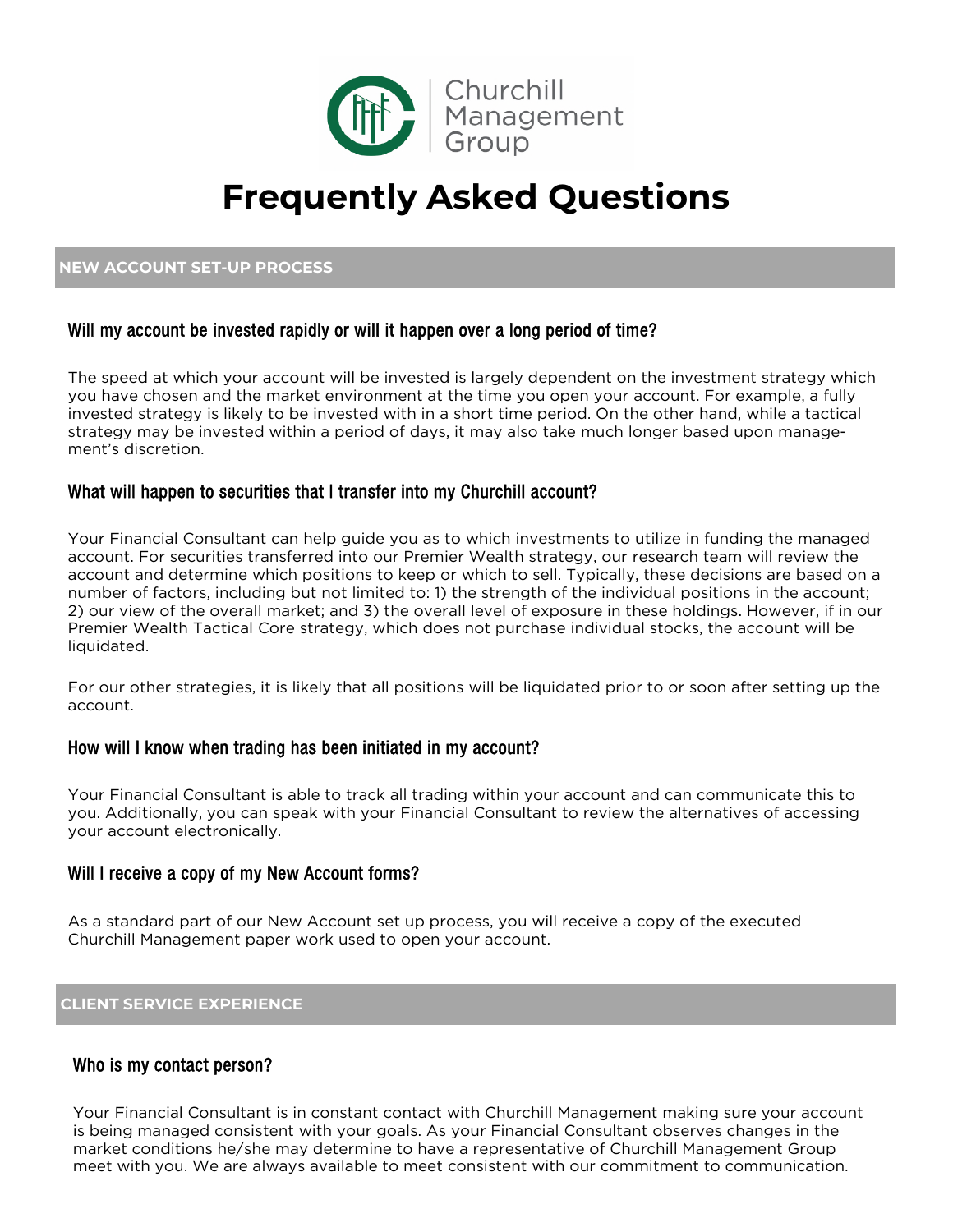## Will someone be calling me to review my account?

You will work closely with your Financial Consultant to review your account. Churchill Management will speak with your consultant regularly to ensure there are no changes to your goals and objectives. If you believe that there are changes to your goals or financial situation, please be sure to reach out to your Financial Consultant so that these changes may be communicated to Management.

#### When do I receive my statements?

Your custodian will provide you with monthly statements. Churchill sends out quarterly statements based on the calendar or fiscal quarter.

#### Will I receive a year-end statement?

Year-end statements will be sent providing a clear history of all realized gains and losses in the account. Of course, for taxable accounts, if the account opened with investments you previously acquired, you should maintain clear records as to the cost basis for those investments or speak to your Financial Consultant regarding these records so that they may be provided to the person responsible for preparing your tax filings. Churchill Management, at your request, can send a copy of this year-end statement directly to your accountant. You should also look for a statement from your broker.

#### What forms of communication can I expect?

You can be signed up to receive our regular electronic updates. They include our monthly strategy updates, comprehensive market newsletters, and periodic webinars that provide insight into our current market perspective. Please be sure to provide us with your email address so that you might receive this extra communication.

#### Can I purchase investments in my own account?

Generally, you should not purchase investments in your account and, in the rare instance you do, you must communicate this intention to us ahead of time. If you would like an investment purchased in your account, please contact your Financial Consultant who will contact us. This enables us to keep your account records up to date. While we discourage clients from trading in accounts that we are managing, if you choose to do so we would ask that you maintain responsibility for those investments and have the investments moved to a non-managed account. Of course, depending on the investment strategy you have chosen, it may not be practical for you to ever direct us to purchase a specific investment in your account.

#### What if I want to change my investment strategy?

If you decide that you would like to change your investment strategy, you can simply reach out to your Financial Consultant who can help you with this process.

### How do I add or withdraw money from my account?

If you need money from your account or plan to add money to your account, please contact your Financial Consultant who will, in turn, contact us. This allows us to keep your account records up to date.